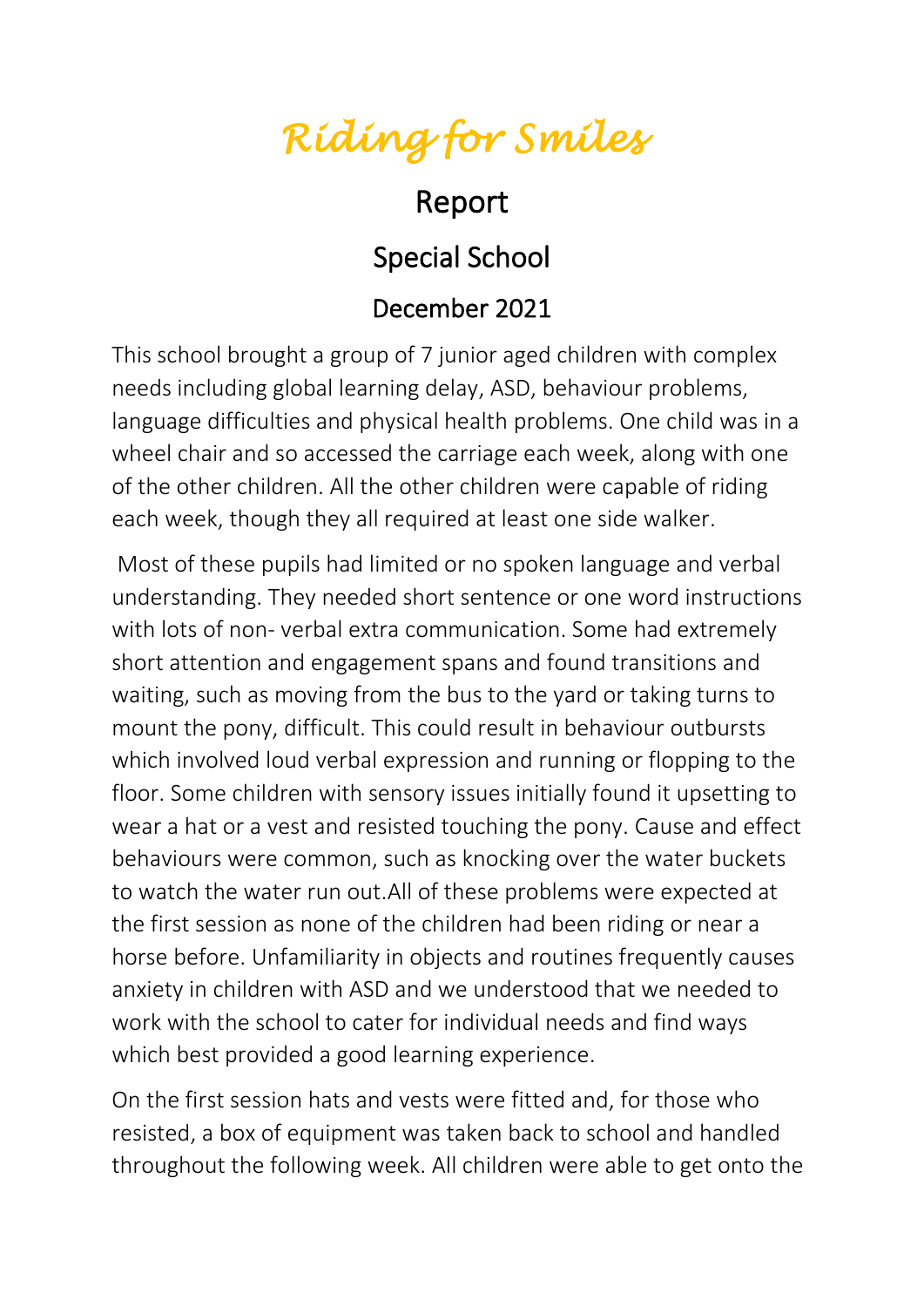ponies with a lot of adult support. These children were not able to understand the verbal instructions and so needed more physical assistance. They were not afraid, however, and sat very relaxed once on the ponies.

On the first session we tried dividing the group into 2 with one group riding and the other group taking part in an activity on the stable yard. This proved to be unsuccessful due to the engagement level of the children and the nature of the stable yard made the environment unsafe as the children were hard to contain in a certain area. We therefore decided that from the following week the group would only ride and this would be for a longer period. The small pony would be available on the yard for stroking or brushing fleetingly as the children passed him on their way back to the bus. It was also decided that hats and vests would be put on the children on the bus, in a contained space, so that waiting time was reduced on the yard. We also identified the best order of children to mount the ponies. The school increased their number of staff and we added extra volunteers to ensure that we had 2 side walkers with each rider.

From the second week the children had a 40 minute trek out into the quiet relaxed countryside. Each week they got on the horses without any fuss and sat relaxed and calm immediately they were on. All were confident and some didn't even feel the need to hold on to the saddle strap. They sat with natural innate balance and needed the side walkers due to unpredictable behaviour and actions rather than stability. These children enjoyed the higher vantage point which being on the ponies gave them and they happily looked around at their surroundings and other people. Sometimes they would wave and smile at people and the ones with limited language often uttered the odd relevant word to the pony leader. The child in the wheel chair, who had a weekly carriage ride, engaged in simple conversation with the stable staff and enjoyed giving the horse the command to trot. As with the riders, being up in the carriage allowed her to see further